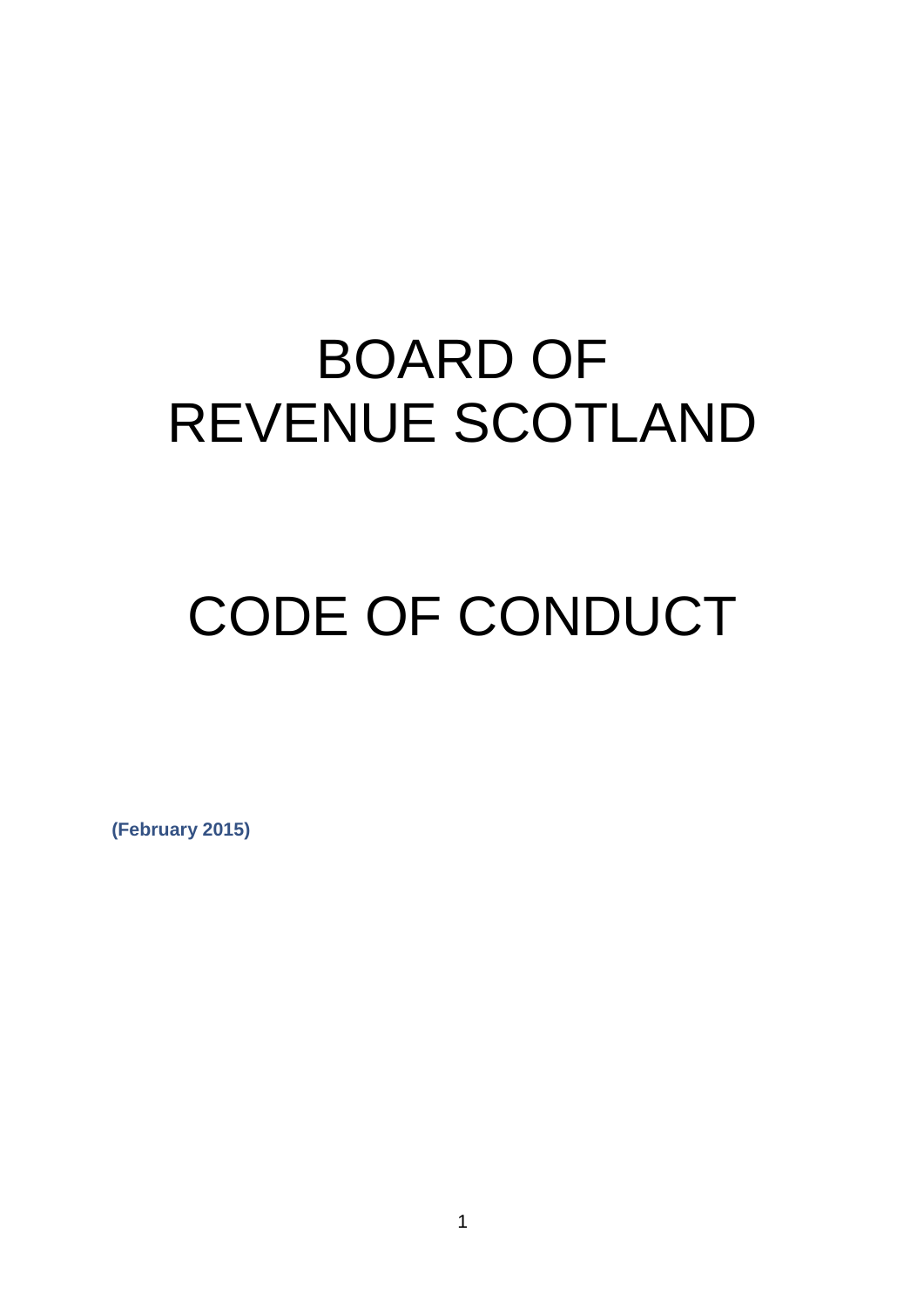## **CONTENTS**

**Note:** This Code is based on the Model Code of Conduct for Members of Devolved Public Bodies, last updated in February 2014.

#### **Section 1: Introduction to the Code of Conduct**

- Appointments to the Boards of Public Bodies
- Guidance on the Code of Conduct
- Enforcement

#### **Section 2: Key Principles of the Code of Conduct**

#### **Section 3: General Conduct**

- Conduct at Meetings
- Relationship with Board Members and Employees of Revenue Scotland
- Remuneration, Allowances and Expenses
- Gifts and Hospitality
- Confidentiality Requirements
- Confidentiality in relation to Protected Taxpayer Information
- Taxpayer Status of Members of the Board
- Use of Revenue Scotland Facilities
- Appointment to Partner Organisations

#### **Section 4: Registration of Interests**

- Category One: Remuneration
- Category Two: Related Undertakings
- Category Three: Contracts
- Category Four: Houses, Land and Buildings
- Category Five: Interest in Shares and Securities
- Category Six: Gifts and Hospitality
- Category Seven: Non-Financial Interests

#### **Section 5: Declaration of Interests**

- General
- Interests which Require Declaration
- Your Financial Interests
- Your Non-Financial Interests
- The Financial Interests of Other Persons
- The Non-Financial Interests of Other Persons
- Making a Declaration
- Frequent Declaration of Interests
- Dispensations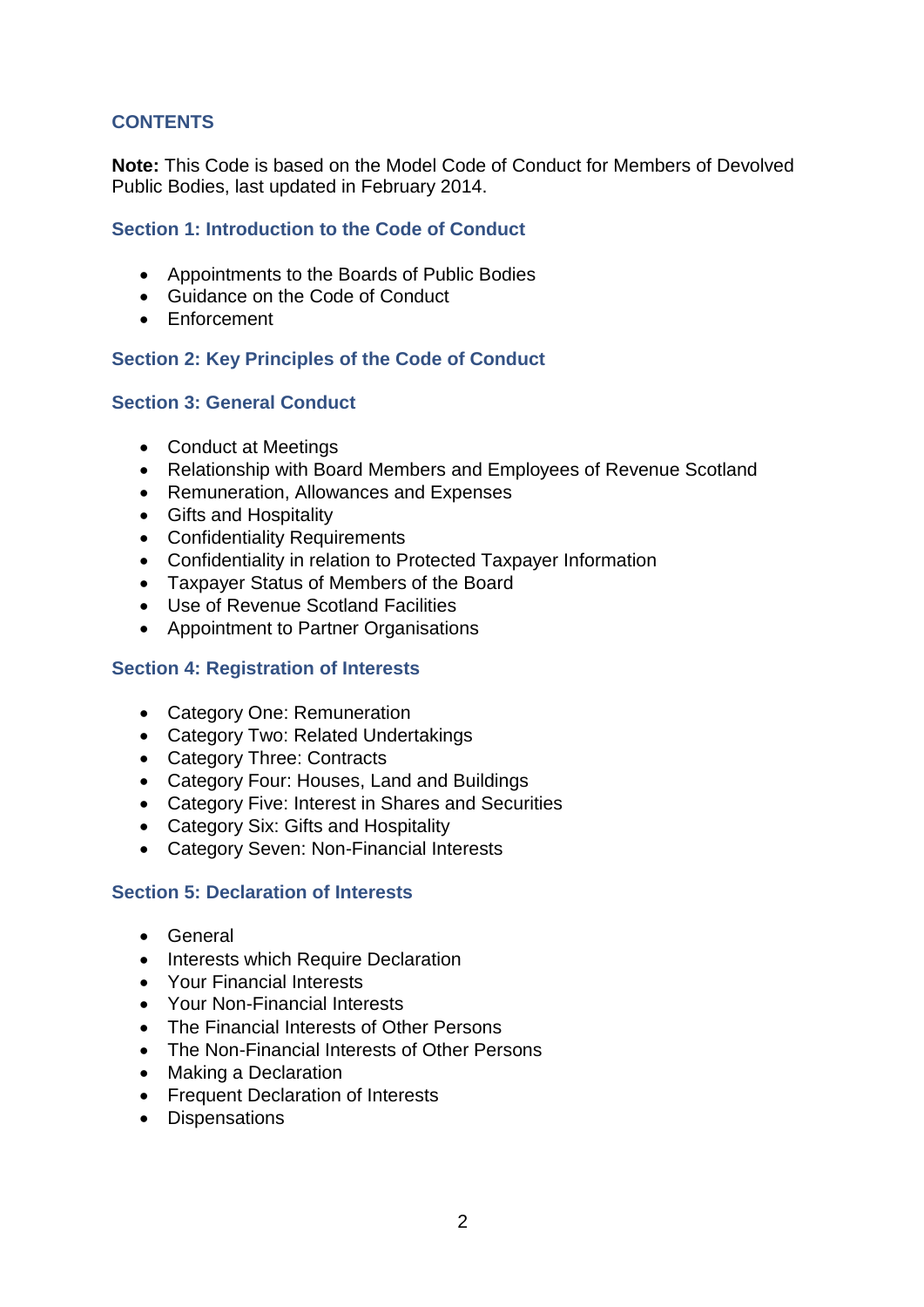## **Section 6: Lobbying and Access to Members of Revenue Scotland**

- Introduction
- Rules and Guidance

#### **Annexes**

**Annex A/1: Sanctions Available to the Standards Commission for Breach of Code** 

**Annex A/2: Definitions**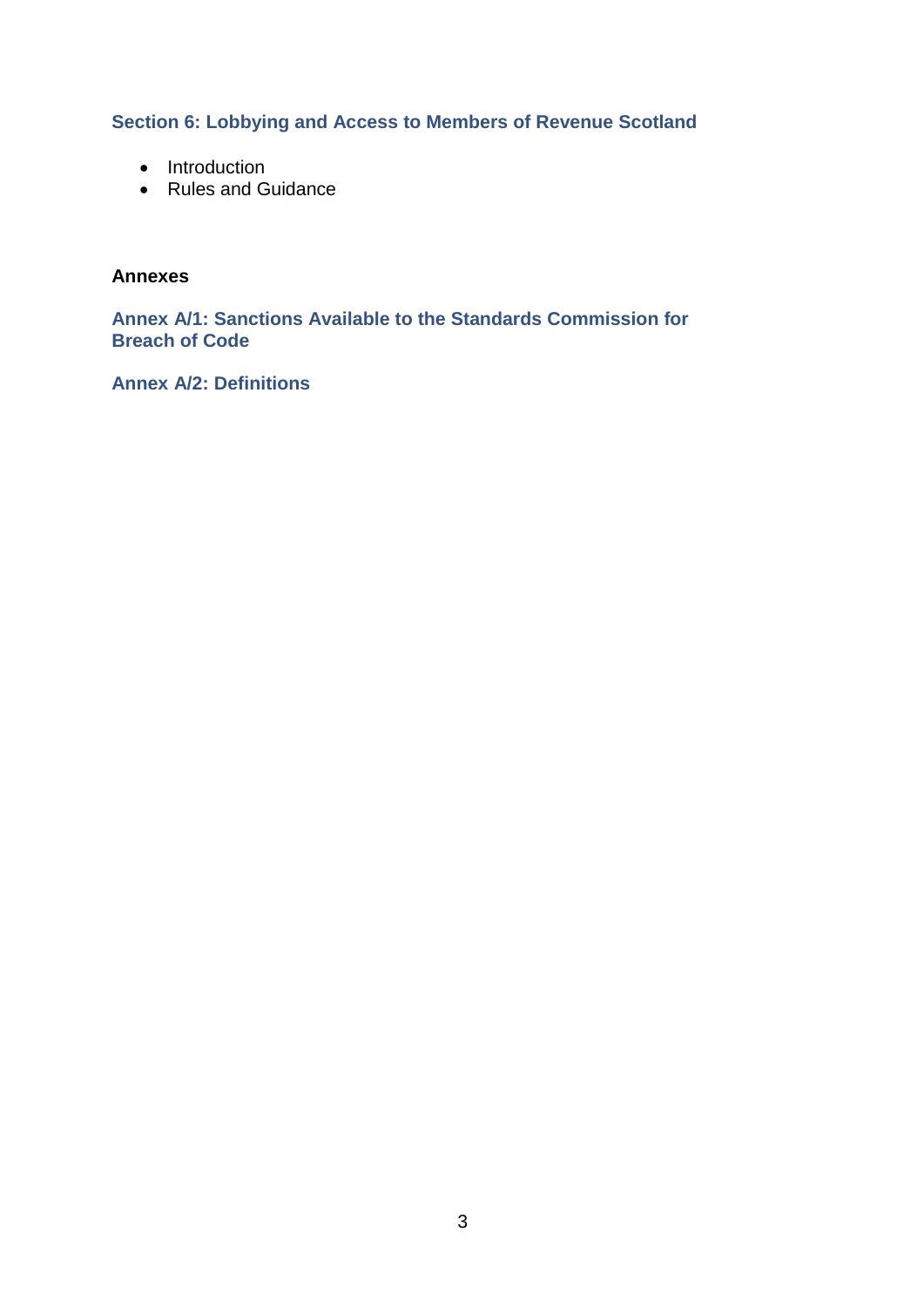## **Section 1: Introduction to the Code of Conduct**

1.1 The Scottish public has a high expectation of those who serve on the boards of public bodies and the way in which they should conduct themselves in undertaking their duties. As a member of the Board of Revenue Scotland you must meet those expectations by ensuring that your conduct is above reproach.

1.2 The Ethical Standards in Public Life etc. (Scotland) Act 2000, "the Act", provides for a Model Code of Conduct for members of relevant Scottish public bodies; imposes a duty on those public bodies to help their members to comply with the Code; and establishes a Standards Commission for Scotland, "The Standards Commission", to oversee the new framework and deal with alleged breaches of the Code.

1.3 The Act requires the Scottish Ministers to lay before Parliament a Code of Conduct for Councillors and a Model Code for Members of Devolved Public Bodies. The Model Code for members was first introduced in 2002 and has now been revised following consultation and the approval of the Scottish Parliament. These revisions will make it consistent with the relevant parts of the Code of Conduct for Councillors, which was revised in 2010 following the approval of the Scottish Parliament.

1.4 This Code of Conduct closely follows the provisions and duties set out in the Model Code. In addition, this Code covers, at paragraphs 3.13 and 3.14:-

(a) the requirement on members of the Board of Revenue Scotland and of its Committees under Part 3 of the Revenue Scotland and Tax Powers Act 2014 to make a formal declaration acknowledging the statutory obligation of confidentiality in relation to protected taxpayer information; and

(b) the requirement that there should be nothing in the personal tax history of Board members or in the status of their tax affairs which, if it were to become publicly known, would call into question their suitability for appointment to, or continuing to be a member of, the Board of Revenue Scotland as the authority responsible for the collection and management of the devolved taxes in Scotland.

1.5 As a member of the Board of Revenue Scotland, it is your responsibility to make sure that you are familiar with, and that your actions comply with, the provisions of this Code of Conduct.

#### **Appointments to the Boards of Public Bodies**

1.6 Public bodies in Scotland are required to deliver effective services to meet the needs of an increasingly diverse population. In addition, the Scottish Government's equality outcome on public appointments is to ensure that Ministerial appointments are more diverse than at present. In order to meet both of these aims, a board should ideally be drawn from varied backgrounds with a wide spectrum of characteristics, knowledge and experience. It is crucial to the success of public bodies that they attract the best people for the job and therefore it is essential that the Board's appointment process should encourage as many suitable people as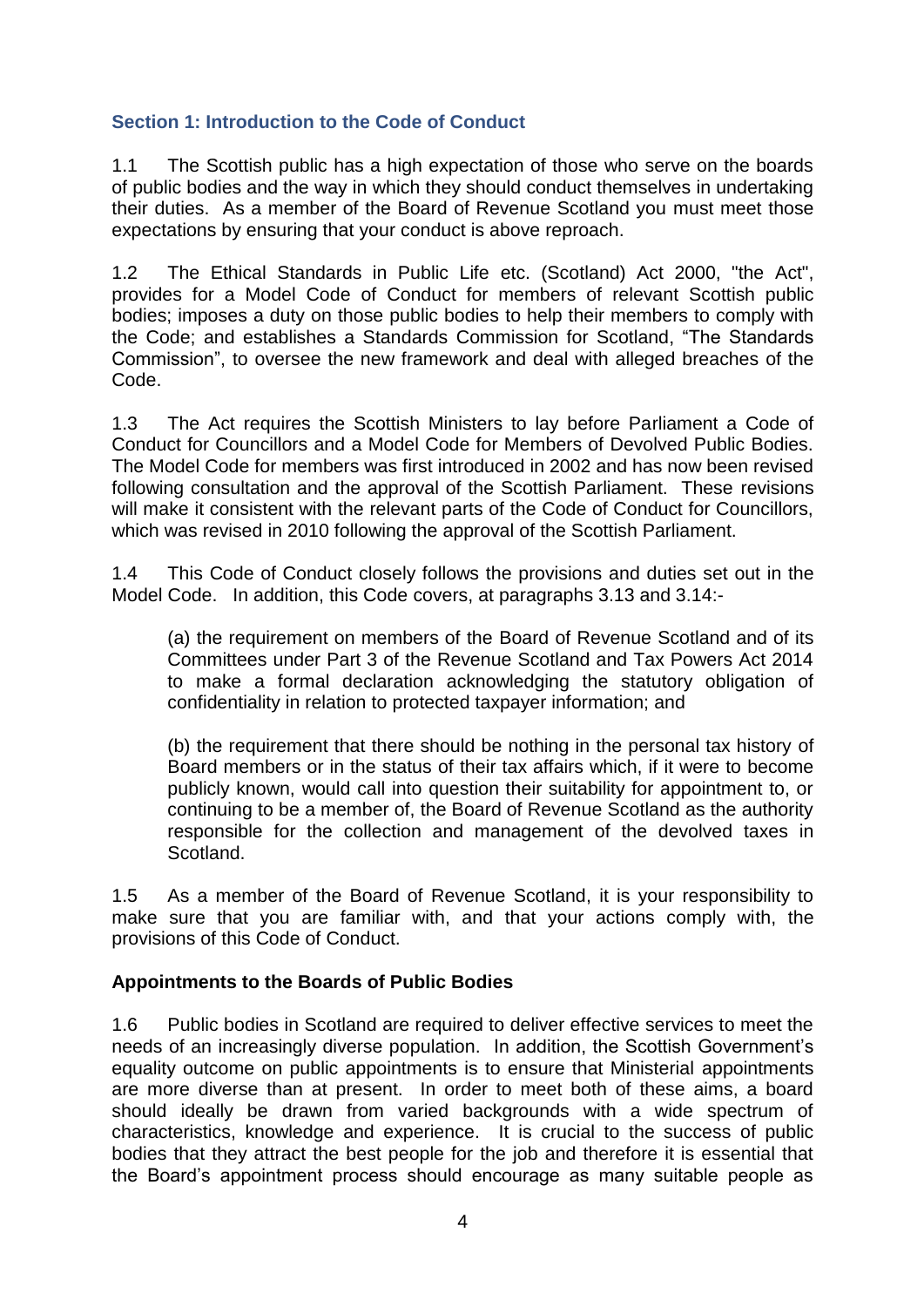possible to apply for positions and be free from unnecessary barriers. You should therefore be aware of the varied roles and functions of Revenue Scotland and of wider diversity and equality issues. You should also take steps to familiarise yourself with the appointment process that will have been agreed with the Scottish Government's Public Appointments Centre of Expertise.

1.7 You should also familiarise yourself with how Revenue Scotland operates in relation to succession planning, which should ensure that it has a strategy to make sure that it has the staff in place with the skills, knowledge and experience necessary to fulfil its role economically, efficiently and effectively.

## **Guidance on the Code of Conduct**

1.8 You must observe the rules of conduct contained in this Code. It is your personal responsibility to comply with these and review regularly, and at least annually, your personal circumstances with this in mind, particularly when your circumstances change. You must not at any time advocate or encourage any action contrary to this Code of Conduct.

1.9 The Code has been developed in line with the key principles listed in Section 2 and provides additional information on how the principles should be interpreted and applied in practice. The Standards Commission may also issue guidance. No Code can provide for all circumstances and if you are uncertain about how the rules apply, you should seek advice from the Revenue Scotland Secretariat; the Revenue Scotland Secretariat may refer the matter to the Chief Executive or Chair of Revenue Scotland. You may also choose to consult your own legal advisers and, on detailed financial and commercial matters, seek advice from other relevant professionals.

1.10 You should familiarise yourself with the Scottish Government publication *"On Board - a guide for board members of public bodies in Scotland"*. This publication will provide you with information to help you in your role as a Board member of Revenue Scotland and can be viewed on the Scottish Government website.

## **Enforcement**

1.11 Part 2 of the Ethical Standards in Public Life etc. (Scotland) Act 2000 sets out the provisions for dealing with alleged breaches of this Code of Conduct and where appropriate the sanctions that shall be applied if the Standards Commission finds that there has been a breach of the Code. Those sanctions are outlined at **Annex A/1**.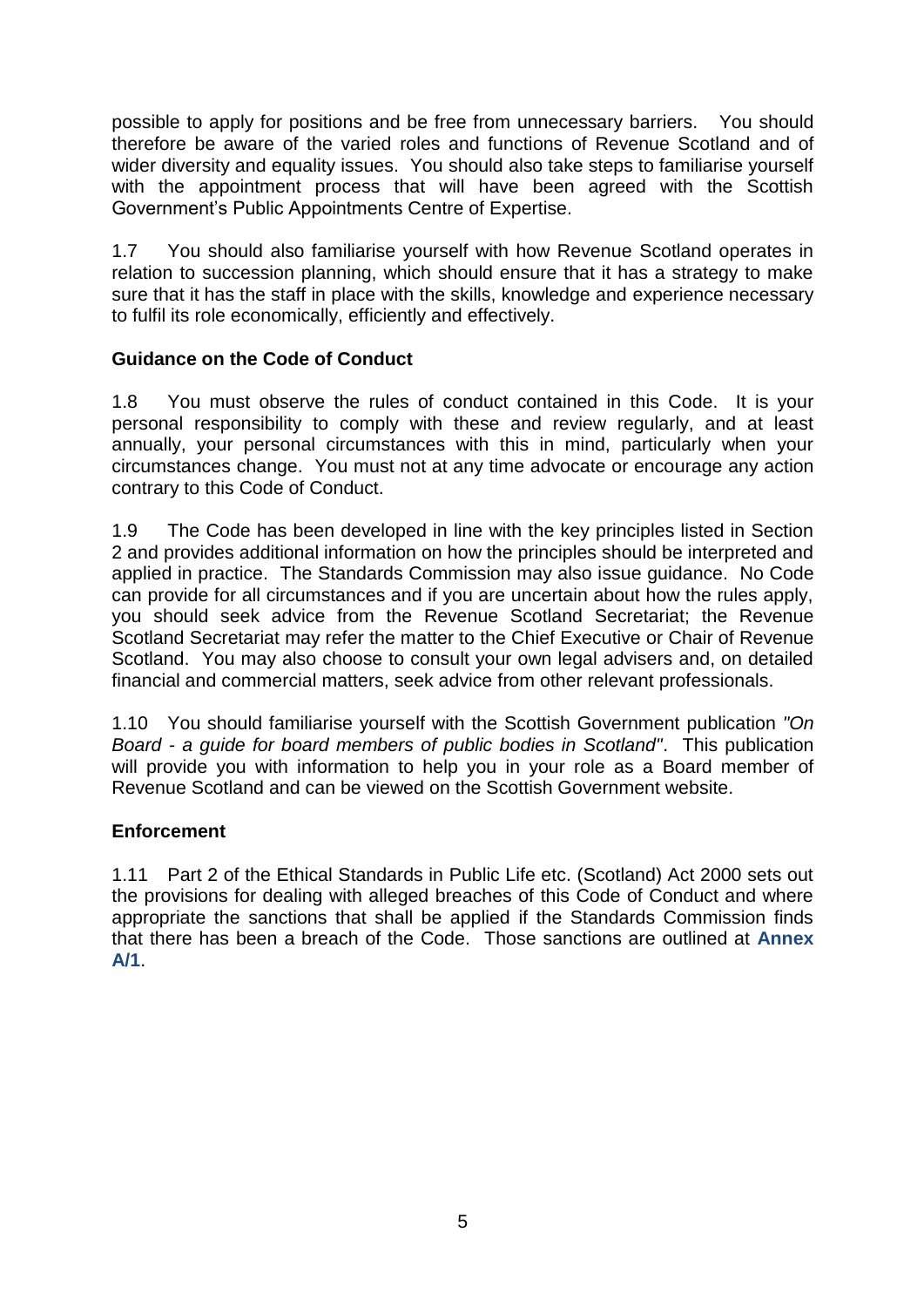## **Section 2: Key Principles of the Code of Conduct**

2.1 The general principles upon which this Code is based should be used for guidance and interpretation only. These general principles are:-

## **Duty**

You have a duty to uphold the law and act in accordance with the law and the public trust placed in you. You have a duty to act in the interests of Revenue Scotland and in accordance with its core functions and duties.

#### **Selflessness**

You have a duty to take decisions solely in terms of public interest. You must not act in order to gain financial or other material benefit for yourself, family or friends.

You should bear in mind at all times that members are appointed to the Board of Revenue Scotland in their individual capacity and they do not hold office as representatives of any personal or professional group or any professional or corporate body. In particular, you should not allow any potential professional or personal interest or gain to influence your contribution to written or oral discussions within Revenue Scotland or any vote taken.

#### **Integrity**

You must not place yourself under any financial, or other, obligation to any individual or organisation that might reasonably be thought to influence you in the performance of your duties.

#### **Objectivity**

You must make decisions solely on merit and in a way that is consistent with the functions of Revenue Scotland when carrying out public business including making appointments, awarding contracts or recommending individuals for rewards and benefits.

#### **Accountability and Stewardship**

You are accountable for your decisions and actions to the public. You have a duty to consider issues on their merits, taking account of the views of others and must ensure that Revenue Scotland uses its resources prudently and in accordance with the law.

#### **Openness**

You have a duty to be as open as possible about your decisions and actions, giving reasons for your decisions and restricting information only when the wider public interest clearly demands.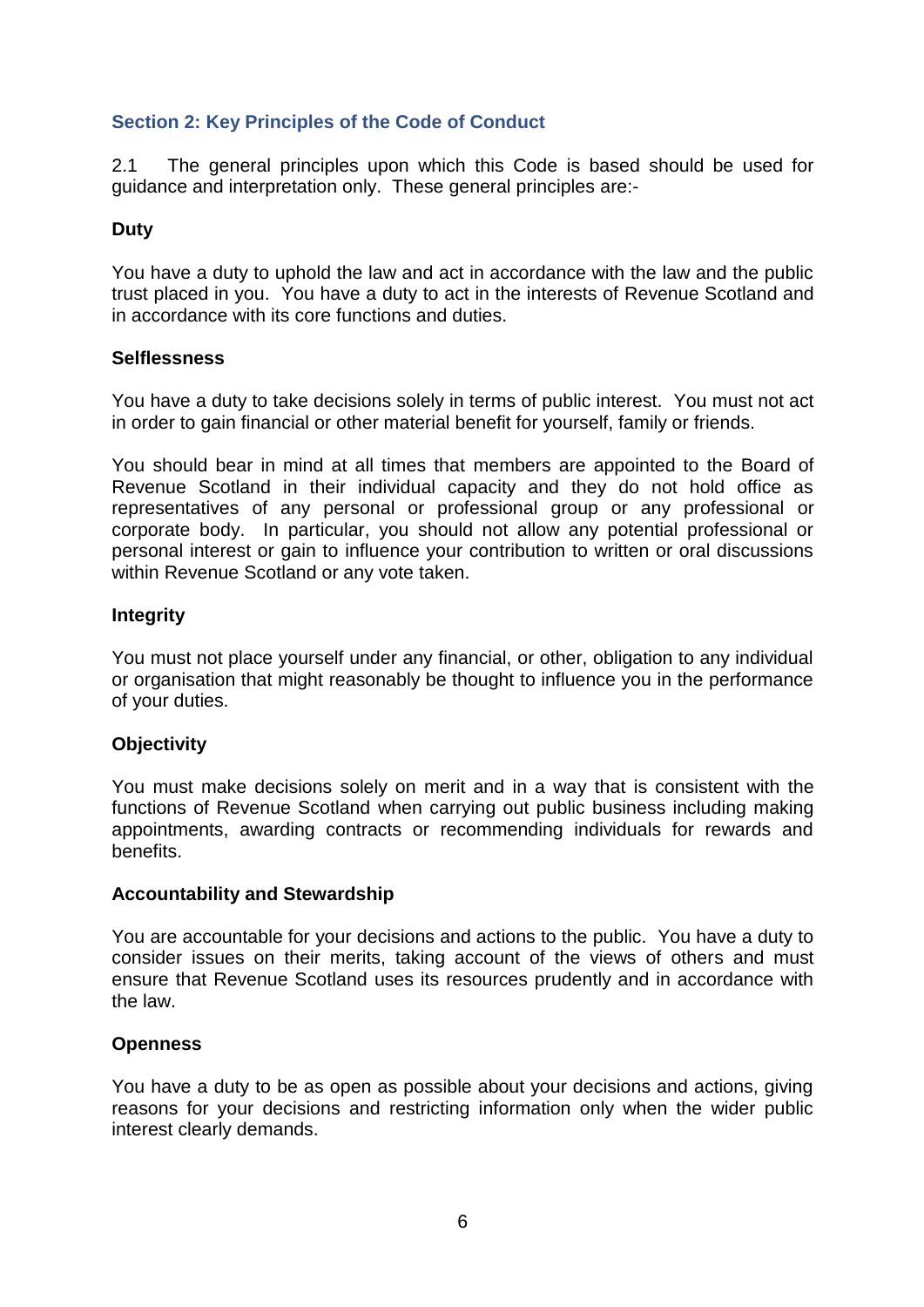#### **Honesty**

You have a duty to act honestly. You must declare any private interests relating to your public duties and take steps to resolve any conflicts arising in a way that protects the public interest.

#### **Leadership**

You have a duty to promote and support these principles by leadership and example, and to maintain and strengthen the public's trust and confidence in the integrity of Revenue Scotland in conducting public business.

#### **Respect**

You must respect fellow members of the Board of Revenue Scotland and its employees and the role they play, treating them with courtesy at all times. Similarly, you must respect members of the public when performing duties as a Board member of Revenue Scotland.

2.2 You should apply the principles of this Code to your dealings with fellow Board members of Revenue Scotland, its employees and other stakeholders. Similarly, you should also observe the principles of this Code in dealings with the public when performing duties as a Board member of Revenue Scotland.

#### **Section 3: General Conduct**

3.1 The rules of good conduct in this section must be observed in all situations where you act as a member of the Board of Revenue Scotland.

#### **Conduct at Meetings**

3.2 You must respect the Chair, your colleagues and employees of Revenue Scotland in meetings. You must comply with rulings from the Chair in the conduct of the business of these meetings.

#### **Relationship with Board Members and Employees of Revenue Scotland (including those employed by contractors providing services)**

3.3 You will treat your fellow Board members and any staff employed by Revenue Scotland with courtesy and respect. It is expected that fellow Board members and employees will show you the same consideration in return. It is good practice for employers to provide examples of what is unacceptable behaviour in their organisation. Revenue Scotland should promote a safe, healthy and fair working environment for all. As a Board member you should be familiar with the policies of Revenue Scotland in relation to bullying and harassment in the workplace and also lead by example in your own behaviour.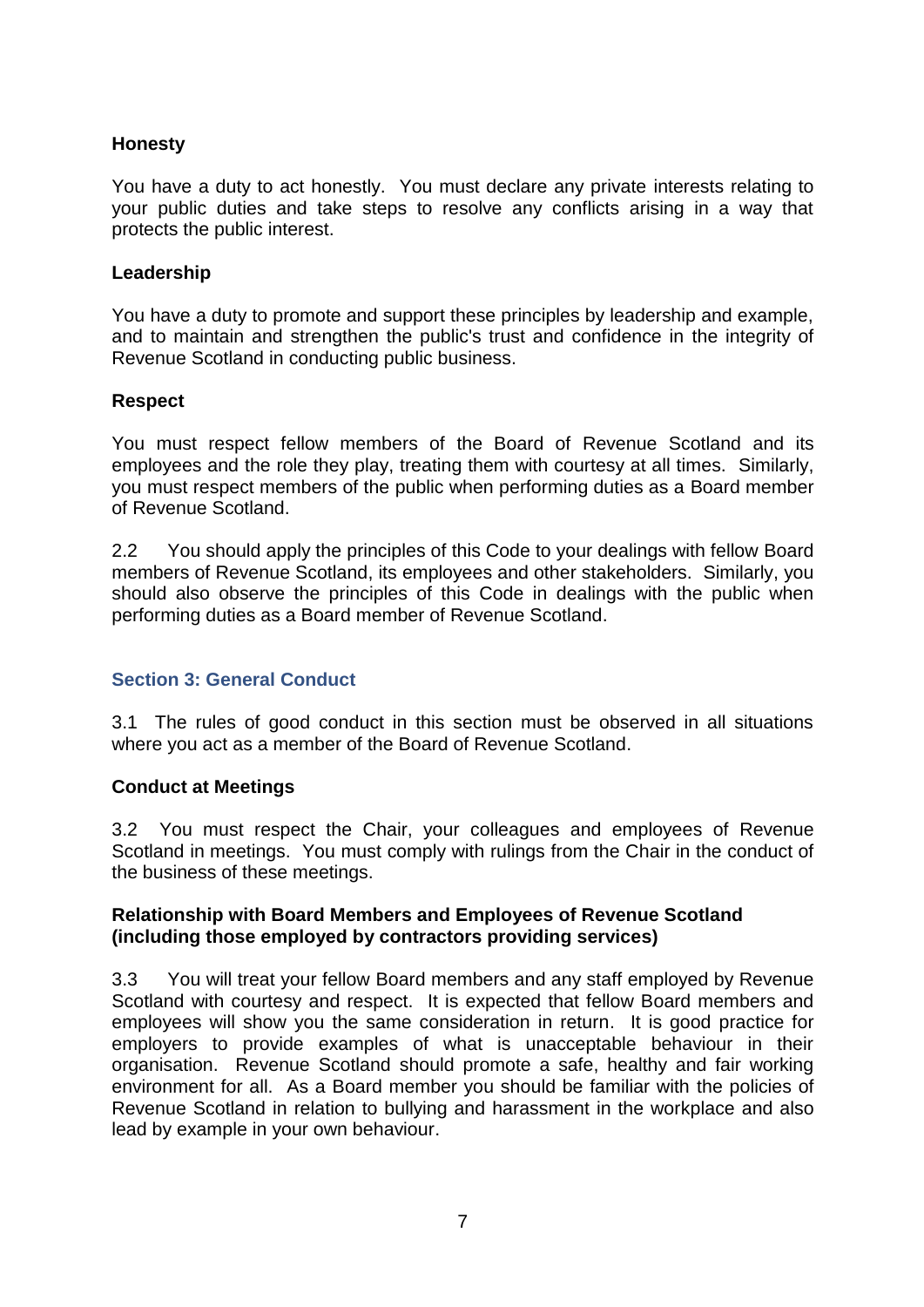#### **Remuneration, Allowances and Expenses**

3.4 You must comply with any rules of Revenue Scotland regarding remuneration, allowances and expenses.

#### **Gifts and Hospitality**

3.5 You must not accept any offer by way of gift or hospitality which could give rise to real or substantive personal gain or a reasonable suspicion of influence on your part to show favour, or disadvantage, to any individual or organisation. You should also consider whether there may be any reasonable perception that any gift received by your spouse, civil partner or cohabitee or by any company in which you have a controlling interest, or by a partnership of which you are a partner, can or would influence your judgement. The term "gift" includes benefits such as relief from indebtedness, loan concessions or provision of services at a cost below that generally charged to members of the public.

3.6 You must never ask for gifts or hospitality.

3.7 You are personally responsible for all decisions connected with the offer or acceptance of gifts or hospitality offered to you and for avoiding the risk of damage to public confidence in Revenue Scotland. As a general guide, it is usually appropriate to refuse offers except:-

> (a) isolated gifts of a trivial character, the value of which must not exceed £50;

(b) normal hospitality associated with your duties and which would reasonably be regarded as appropriate; or

(c) gifts received on behalf of Revenue Scotland.

3.8 You must not accept any offer of a gift or hospitality from any individual or organisation who/ which stands to gain or benefit from a decision which Revenue Scotland may be involved in determining, or who/ which is seeking to do business with Revenue Scotland, and which a person might reasonably consider could have a bearing on your judgement. If you are making a visit in your capacity as a Board member of Revenue Scotland then, as a general rule, you should ensure that Revenue Scotland pays for the cost of the visit.

3.9 You must not accept repeated hospitality or repeated gifts from the same source.

3.10 You should familiarise yourself with the terms of the Bribery Act 2010 which provides for offences of bribing another person and offences relating to being bribed.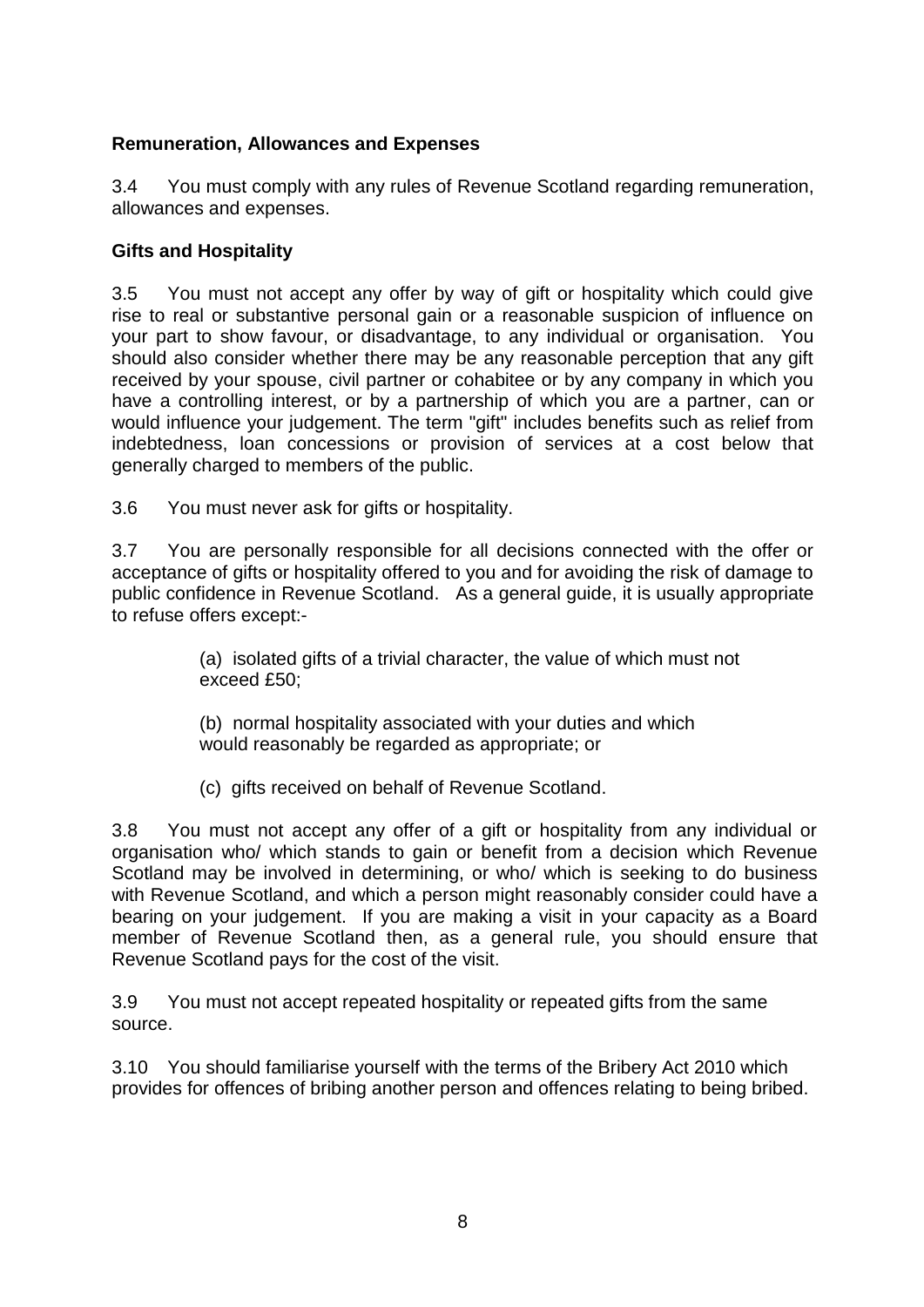## **Confidentiality Requirements**

3.11 There may be times when you will be required to treat discussions, documents or other information relating to the work of Revenue Scotland in a confidential manner, including information relating to individual taxpayers and tax transactions. You will often receive information of a private nature which is not yet public, or which perhaps would not be intended to be public. You must always respect the confidential nature of such information and comply with the requirement to keep such information private.

3.12 It is unacceptable to disclose any information to which you have privileged access, for example information derived from a confidential document, either orally or in writing, including information relating to individual taxpayers and tax transactions. In the case of other documents and information, you are requested to exercise your judgement as to what should or should not be made available to outside bodies or individuals. In any event, such information should never be used for the purposes of personal or financial gain, or for political purposes or used in such a way as to bring Revenue Scotland into disrepute.

## **Confidentiality in relation to Protected Taxpayer Information**

3.13 Part 3 of the Revenue Scotland and Tax Powers Act 2014 (RSTPA) sets out, among other things, the legislative framework for the confidentiality of protected taxpayer information. Protected taxpayer information is information relating to a person (whether an individual or an organisation) which is (a) held by Revenue Scotland (or a person to whom Revenue Scotland has delegated functions) for the purposes of a function of Revenue Scotland; and (b) by which a person may be identified. Protected taxpayer information must not be disclosed except in certain permitted circumstances. It is a criminal offence to disclose protected taxpayer information where that disclosure is not permitted by law. (Such special protection does not apply to information about the internal administrative arrangements of Revenue Scotland.) As part of the legislative framework, relevant officials must make a formal declaration under section 16(1) of the RSTPA acknowledging their statutory obligation (under section 15) of confidentiality in relation to protected taxpayer information. Under Section 15(2), "relevant official" includes current and former members of the Board of Revenue Scotland and of Board committees.

## **Taxpayer Status of Members of the Board**

3.14 As part of the application process all appointees to the Board of Revenue Scotland are required to provide formal confirmation that, to the best of their belief and knowledge:-

(a) all their tax returns to Her Majesty's Revenue and Customs, and to other tax authorities if relevant, are currently up to date; and

(b) there is nothing in their personal tax history which, if it became public, would call into question their suitability for appointment to the Board of Revenue Scotland, as the authority responsible for the collection and management of the devolved taxes in Scotland.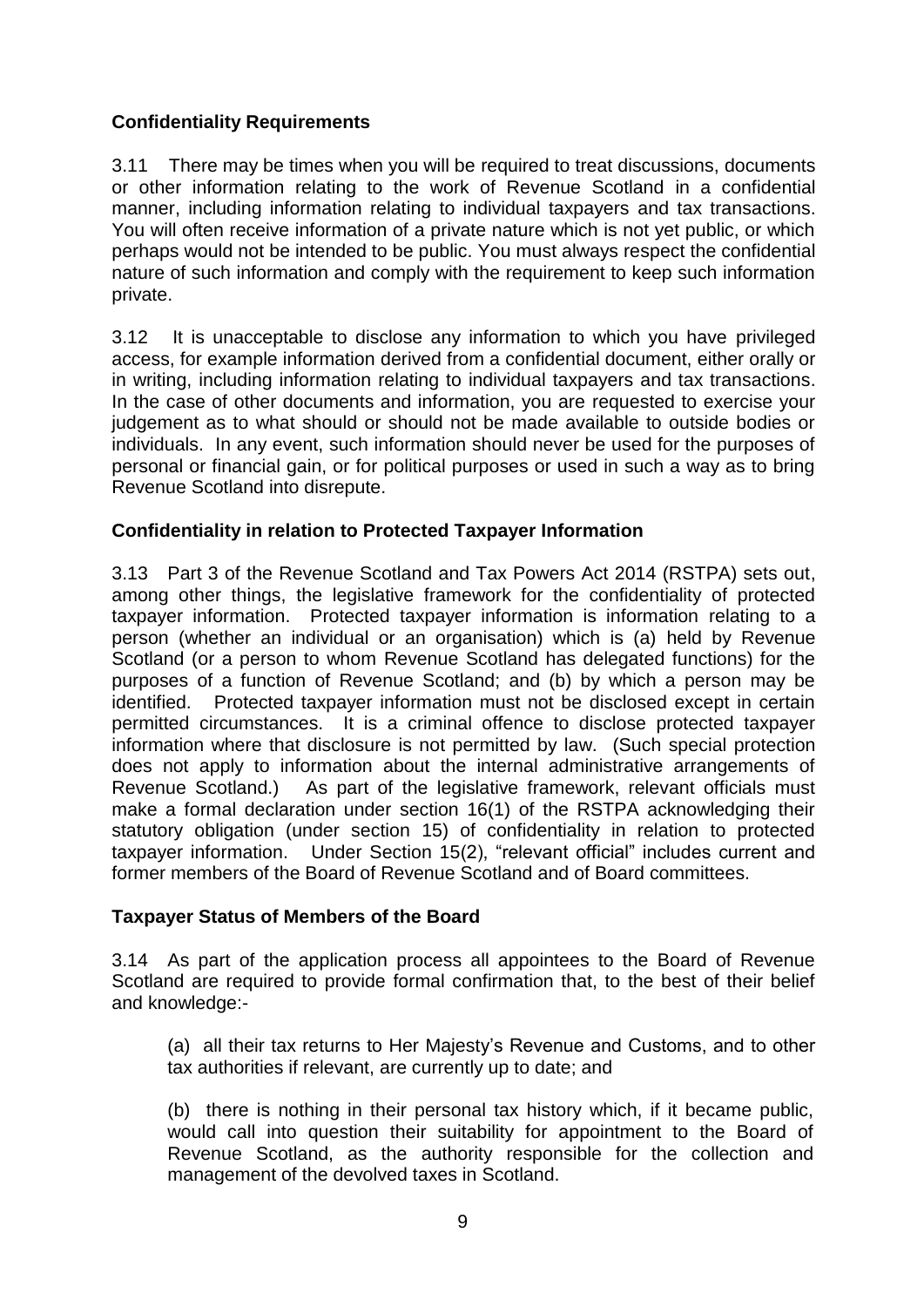## **Use of Revenue Scotland Facilities**

3.15 You must not misuse facilities, equipment, stationery, telephony, computer, information technology equipment and services, or use them for party political or campaigning activities. Use of such equipment and services, etc. must be in accordance with Revenue Scotland's policy and rules on their usage. Care must also be exercised when using social media networks not to compromise your position as a Board member of Revenue Scotland.

## **Appointment to Partner Organisations**

3.16 You may be appointed, or nominated by Revenue Scotland, as a member of another body or organisation. If so, you are bound by the rules of conduct of these organisations and you should observe the rules of this Code in carrying out the duties of that body.

3.17 Board members who become directors of companies as nominees of Revenue Scotland will assume personal responsibilities under the Companies Acts. It is possible that conflicts of interest may arise for such members between the company and Revenue Scotland. It is your responsibility to take advice on your responsibilities to Revenue Scotland and to the company. This will include questions of declarations of interest.

## **Section 4: Registration of Interests**

4.1 The following paragraphs set out the kinds of interests, financial and otherwise, which you have to register. These are called "Registerable Interests". You must, at all times, ensure that these interests are registered, when you are appointed and whenever your circumstances change in such a way as to require change or an addition to your entry in Revenue Scotland's Register. It is your duty to ensure that any changes in circumstances are reported to the Revenue Scotland Secretariat within one month of them changing.

4.2 The Ethical Standards in Public Life etc. (Scotland) Act 2000 (Register of Interests) Regulations 2003 Number 135, as amended ("the Regulations") describe the detail and timescale for registering interests. It is your personal responsibility to comply with these regulations and you should review regularly and at least once a year your personal circumstances. **Annex A/2** contains key definitions to help you decide what is required when registering your interests under any particular category. These categories are listed below with explanatory notes designed to help you decide what is required when registering your interests under any particular category. It is not necessary to register the interests of your spouse or cohabitee.

## **Category One: Remuneration**

4.3 You have a Registerable Interest where you receive remuneration by virtue of being:-

employed;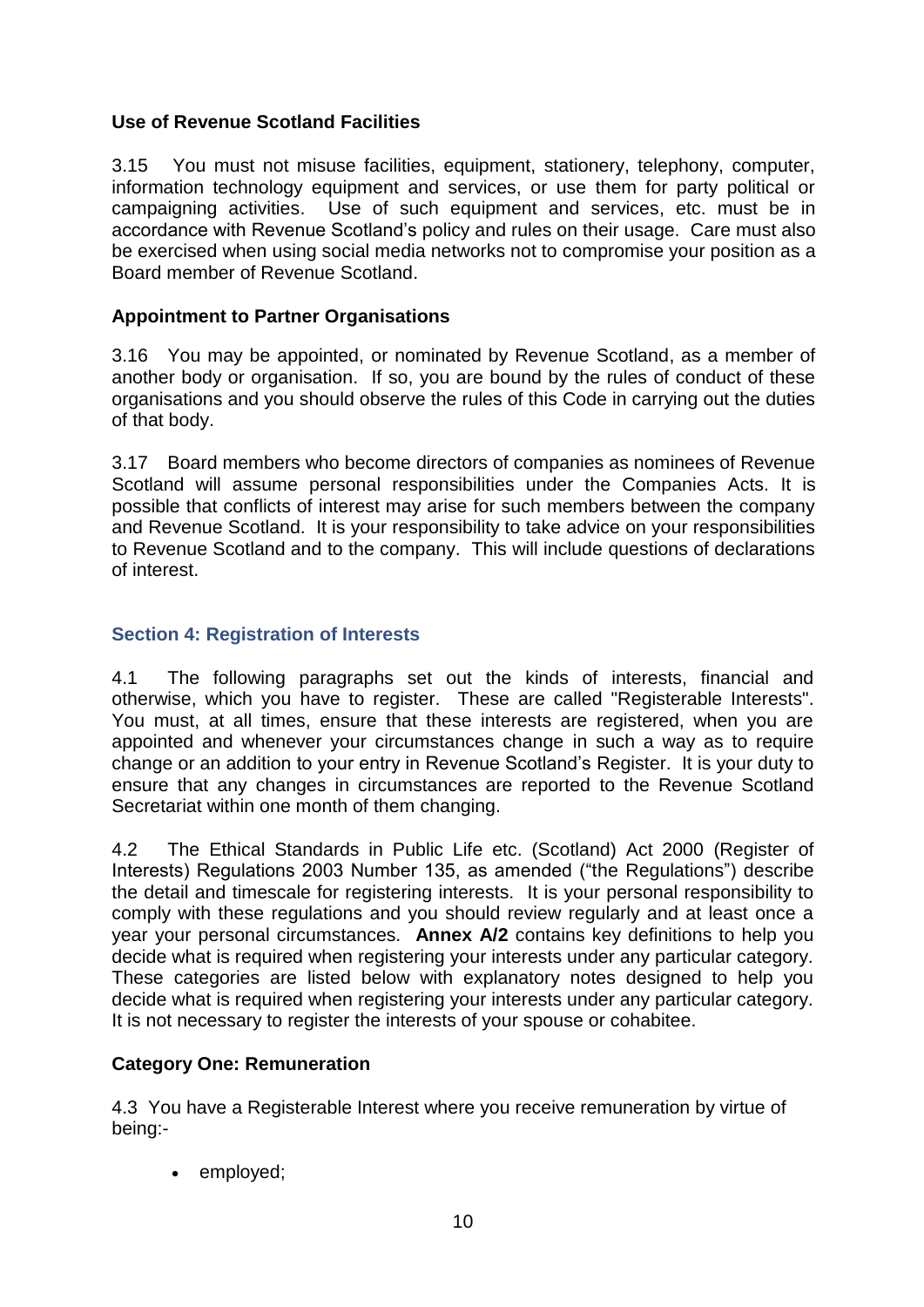- self-employed;
- the holder of an office:
- a director of an undertaking;
- a partner in a firm; or
- undertaking a trade, profession or vocation or any other work.

4.4 In relation to 4.3 above, the amount of remuneration does not require to be registered and remuneration received as a member does not have to be registered.

4.5 If a position is not remunerated it does not need to be registered under this category. However, unremunerated directorships may need to be registered under category two, "Related Undertakings".

4.6 If you receive any allowances in relation to membership of any organisation, the fact that you receive such an allowance must be registered.

4.7 When registering employment, you must give the name of the employer, the nature of its business, and the nature of the post held in the organisation.

4.8 When registering self-employment, you must provide the name and give details of the nature of the business. When registering an interest in a partnership, you must give the name of the partnership and the nature of its business.

4.9 Where you undertake a trade, profession or vocation, or any other work, the detail to be given is the nature of the work and its regularity. For example, if you write for a newspaper, you must give the name of the publication, and the frequency of articles for which you are paid.

4.10 When registering a directorship, it is necessary to provide the registered name of the undertaking in which the directorship is held and the nature of its business.

4.11 Registration of a pension is not required as this falls outside the scope of the category.

## **Category Two: Related Undertakings**

4.12 You must register any directorships held which are themselves not remunerated but where the company (or other undertaking) in question is a subsidiary of, or a parent of, a company (or other undertaking) in which you hold a remunerated directorship.

4.13 You must register the name of the subsidiary or parent company or other undertaking and the nature of its business, and its relationship to the company or other undertaking in which you are a director and from which you receive remuneration.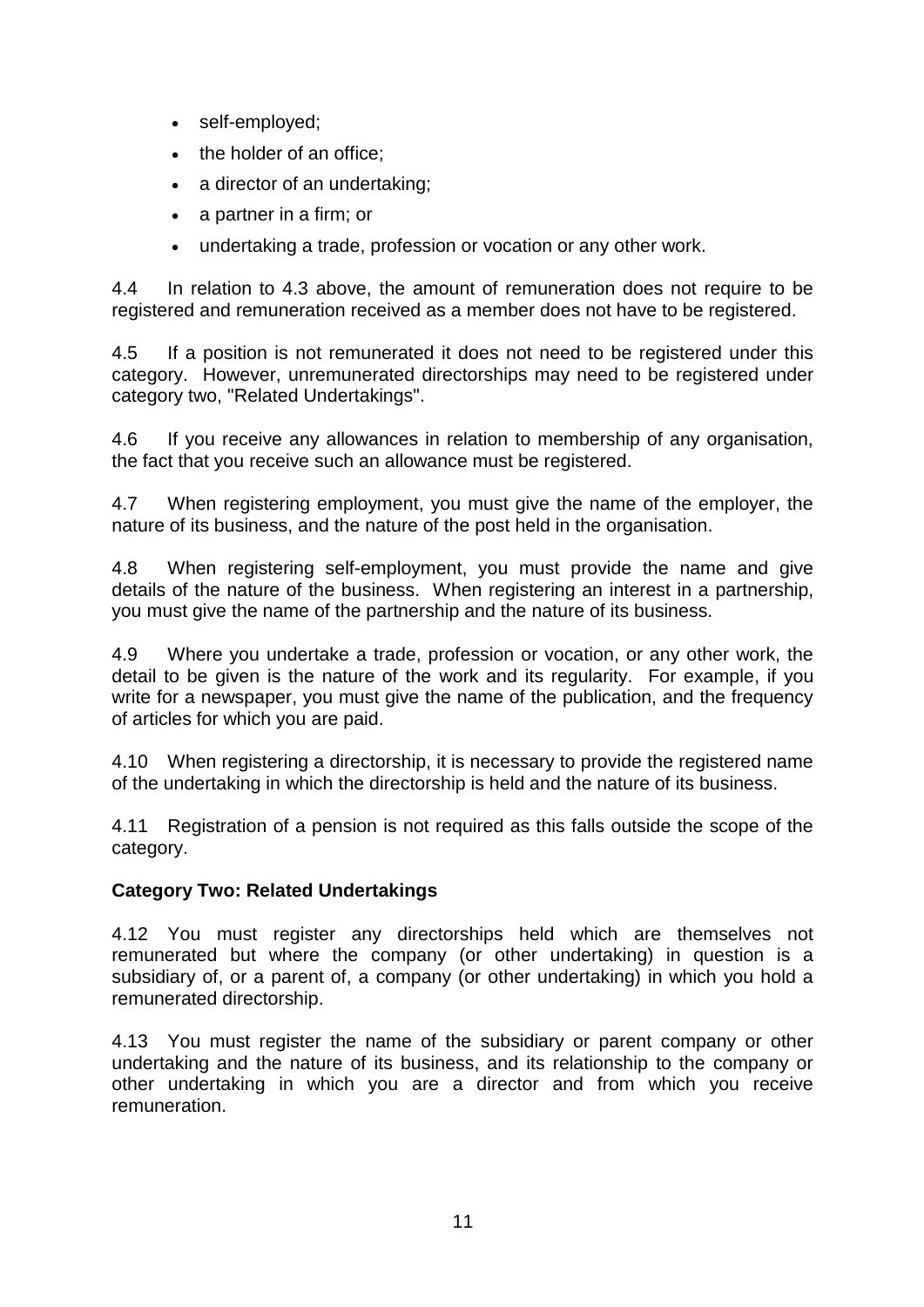- 4.14 The situations to which the above paragraphs apply are as follows:
	- you are a director of a board of an undertaking and receive remuneration declared under category one; and
	- you are a director of a parent or subsidiary undertaking but do not receive remuneration in that capacity.

#### **Category Three: Contracts**

4.15 You have a registerable interest where you (or a firm in which you are a partner, or an undertaking in which you are a director or in which you have shares of a value as described in paragraph 4.19 below) have made a contract with Revenue Scotland:

(i) under which goods or services are to be provided, or works are to be executed; and

(ii) which has not been fully discharged.

4.16 You must register a description of the contract, including its duration, but excluding the consideration.

#### **Category Four: Houses, Land and Buildings**

4.17 You have a registerable interest where you own or have any other right or interest in houses, land and buildings, which may be significant to, of relevance to, or bear upon, the work and operation of Revenue Scotland.

4.18 The test to be applied when considering appropriateness of registration is to ask whether a member of the public acting reasonably might consider that any interests in houses, land and buildings could potentially affect your responsibilities to Revenue Scotland and to the public, or could influence your actions, speeches or decision making.

#### **Category Five: Interest in Shares and Securities**

4.19 You have a registerable interest where you have an interest in shares comprised in the share capital of a company or other body which may be significant to, of relevance to, or bear upon, the work and operation of (a) Revenue Scotland and (b) the **nominal value** of the shares is:

> (i) greater than 1% of the issued share capital of the company or other body; or

(ii) greater than £25,000.

Where you are required to register the interest, you should provide the registered name of the company in which you hold shares; the amount or value of the shares does not have to be registered.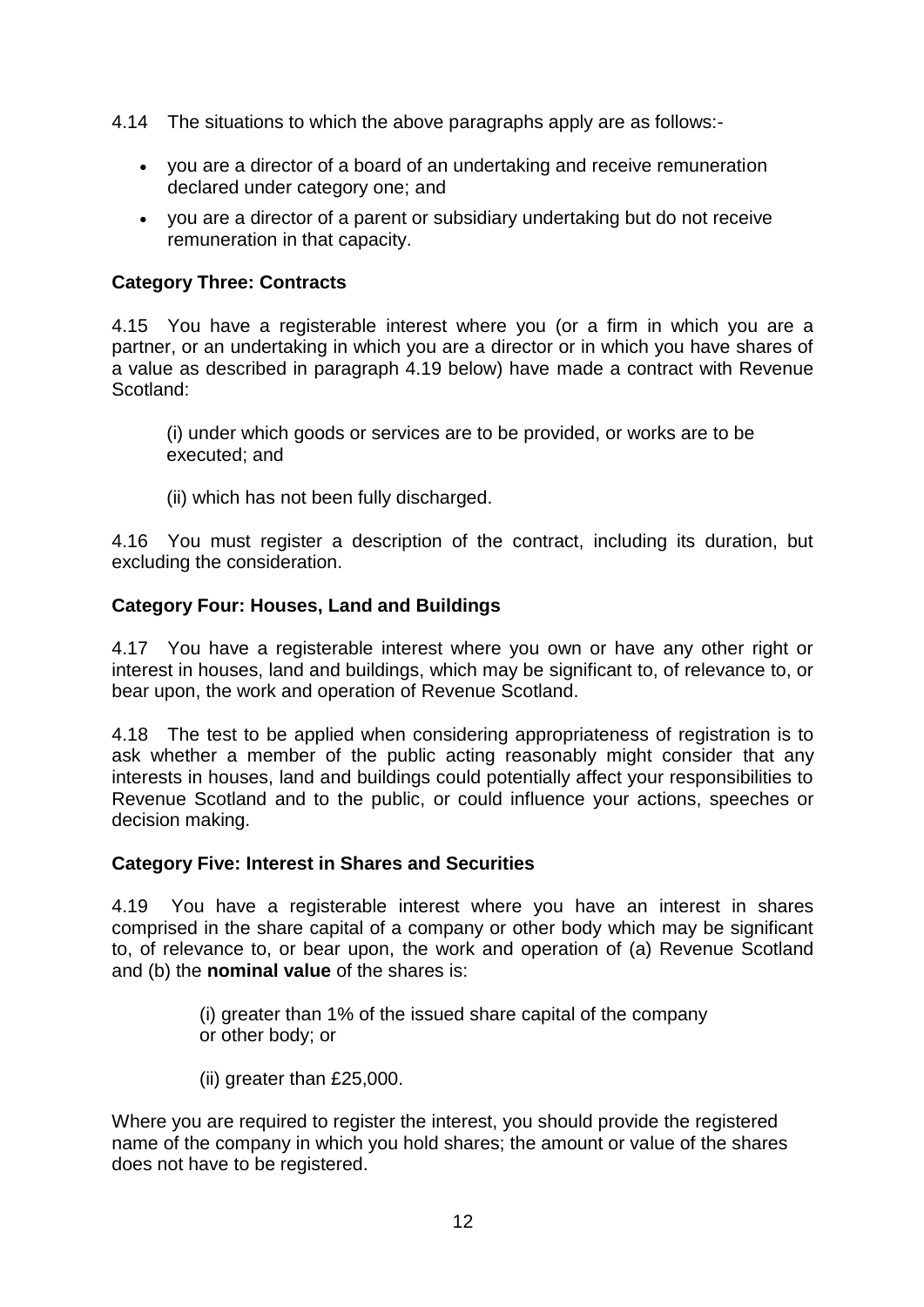## **Category Six: Gifts and Hospitality**

4.20 You must register the details of any gifts or hospitality received within your current term of office. This record will be available for public inspection. It is not however necessary to record any gifts or hospitality as described in paragraph 3.7 (a) to (c) of this Code.

#### **Category Seven: Non-Financial Interests**

4.21 You may also have a registerable interest if you have non-financial interests which may be significant to, of relevance to, or bear upon, the work and operation of Revenue Scotland. It is important that relevant interests such as membership or holding office in other public bodies, clubs, societies and organisations such as trades unions and voluntary organisations, are registered and described.

4.22 In the context of non-financial interests, the test to be applied when considering appropriateness of registration is to ask whether a member of the public might reasonably think that any non-financial interest could potentially affect your responsibilities to Revenue Scotland and to the public, or could influence your actions, speeches or decision-making.

#### **Section 5: Declaration of Interests**

#### **General**

5.1 The key principles of this Code, especially those in relation to integrity, honesty and openness, are given further practical effect by the requirement for you to declare certain interests in proceedings of Revenue Scotland. Together with the rules on registration of interests, this ensures transparency of your interests which might influence, or be thought to influence, your actions.

5.2 Revenue Scotland inevitably has dealings with a wide variety of organisations and individuals and this Code indicates the circumstances in which a business or personal interest must be declared. Public confidence in Revenue Scotland depends on it being clearly understood that decisions are taken in the public interest and not for any other reason.

5.3 In considering whether to make a declaration in any proceedings, you must consider not only whether you will be influenced but whether anybody else would think that you might be influenced by the interest. You must, however, always comply with "the *objective test*" which is whether a member of the public, with knowledge of the relevant facts, would reasonably regard the interest as so significant that it is likely to prejudice your discussion or decision making in your role as a Board member of Revenue Scotland.

5.4. If you feel that, in the context of the matter being considered, your involvement is neither capable of being viewed as more significant than that of an ordinary member of the public, nor likely to be perceived by the public as wrong, you may continue to attend the meeting and participate in both discussion and voting. The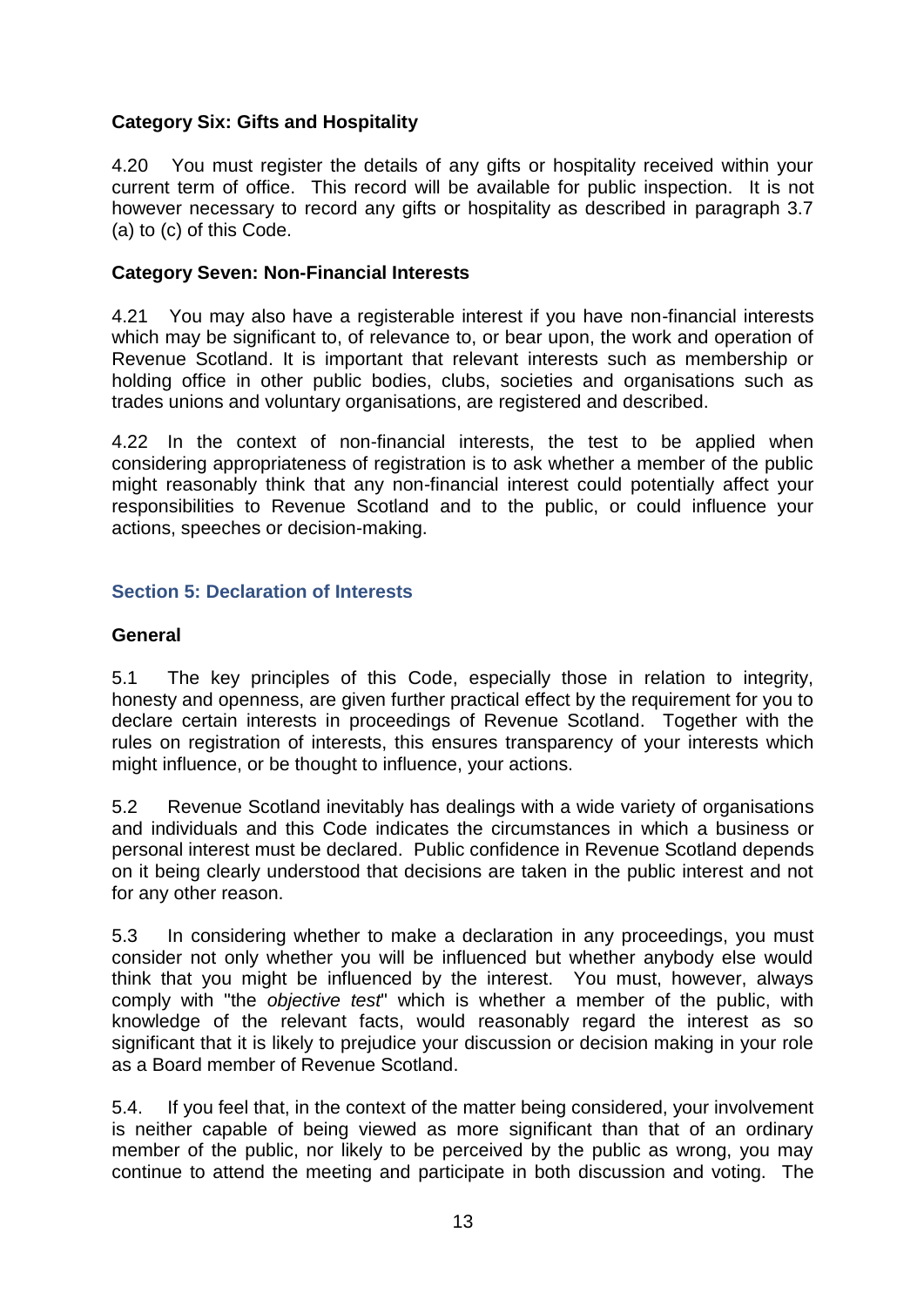relevant interest must however be declared. It is your responsibility to judge whether an interest is sufficiently relevant to particular proceedings to require a declaration and you are advised to err on the side of caution. If you are unsure as to whether a conflict of interest exists, you should seek advice from the Revenue Scotland Secretariat who may, in turn, seek advice from the Chief Executive or the Chair.

5.5 As a Board member of Revenue Scotland, it may be the case that you serve on other bodies. In relation to service on the boards and management committees of limited liability companies, public bodies, societies and other organisations, you must decide, in the particular circumstances surrounding any matter, whether to declare an interest. Only if you believe that, in the particular circumstances, the nature of the interest is so remote or without significance, should it not be declared. You must always remember that the public interest points towards transparency and, in particular, in relation to any possible divergence of interest between Revenue Scotland and another body. Keep particularly in mind the advice in paragraph 3.15 of this Code about your legal responsibilities to any limited company of which you are a director.

## **Interests which Require Declaration**

5.6 Interests which require to be declared may be financial or non-financial. They may or may not cover interests which are registerable under the terms of this Code. Most of the interests to be declared will be your personal interests but, on occasion, you will have to consider whether the interests of other persons require you to make a declaration. The paragraphs which follow deal with:-

(a) your financial interests;

(b) your non-financial interests; and

(c) the interests, financial and non-financial, of other persons.

5.7 You will also have other private and personal interests and may serve, or be associated with, bodies, societies and organisations as a result of your private and personal interests and not because of your role as a Board member of Revenue Scotland. In the context of any particular matter you will need to decide whether to declare an interest. You should declare an interest unless you believe that, in the particular circumstances, the interest is too remote or without significance. In reaching a view on whether the objective test applies to the interest, you should consider whether your interest (whether taking the form of association or the holding of office) would be seen by a member of the public acting reasonably in a different light because it is the interest of a person who is a Board member of Revenue Scotland as opposed to the interest of an ordinary member of the public.

## **Your Financial Interests**

5.8 You must declare, if it is known to you, any financial interest (including any financial interest which is registerable under any of the categories prescribed in Section 4 of this Code). There is no need to declare an interest which is so remote or insignificant that it could not reasonably be taken to fall within the objective test.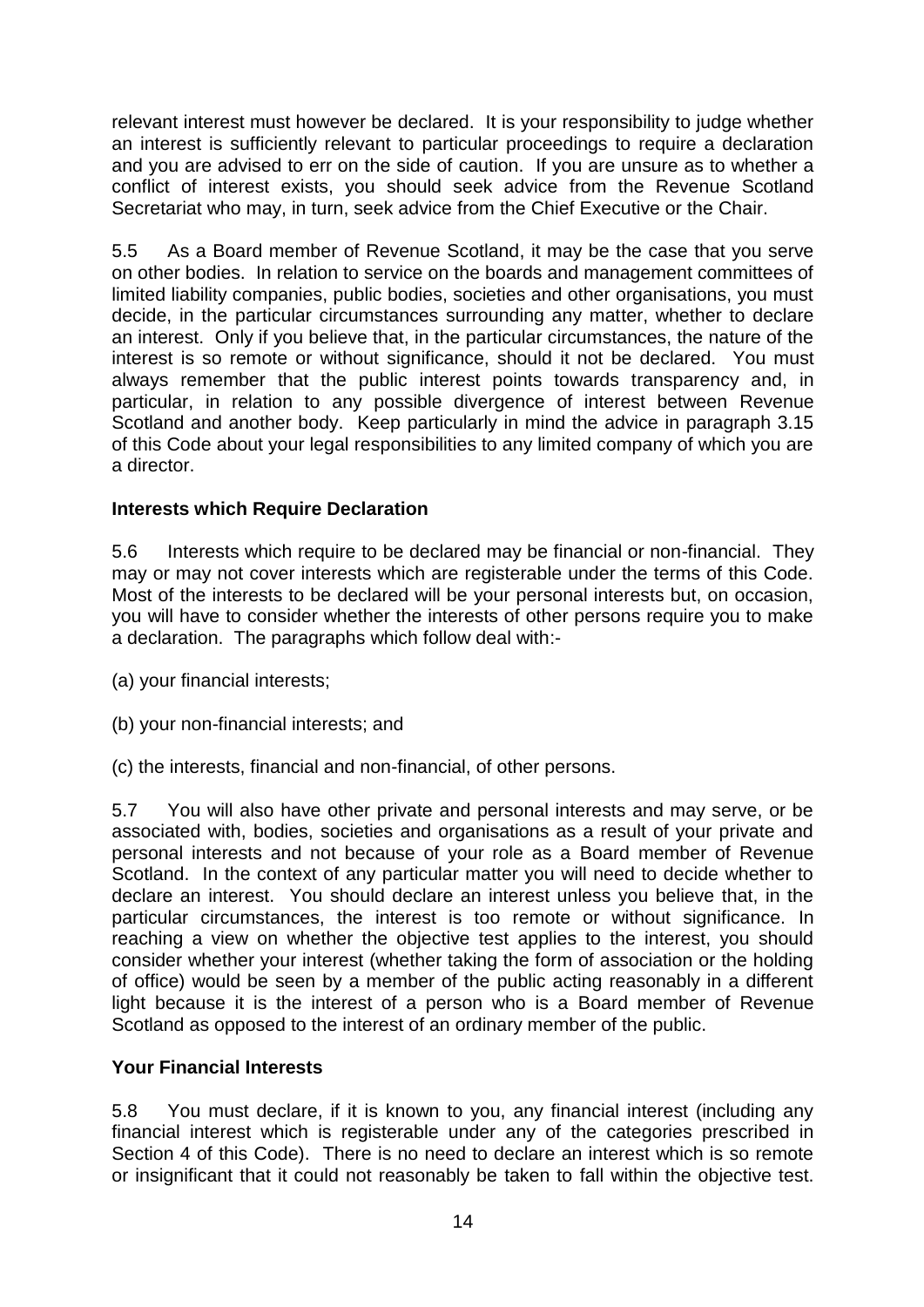You must withdraw from the meeting room until discussion of the relevant item where you have a declarable interest is concluded. There is no need to withdraw in the case of an interest which is so remote or insignificant that it could not reasonably be taken to fall within the objective test.

#### **Your Non-Financial Interests**

5.9 You must declare, if it is known to you, any non-financial interest if:

- (i) that interest has been registered under category seven (Non- Financial Interests) of Section 4 of this Code; or
- (ii) that interest would fall within the terms of the objective test.

There is no need to declare an interest which is so remote or insignificant that it could not reasonably be taken to fall within the objective test.

5.10 You must withdraw from the meeting room until discussion of the relevant item where you have a declarable interest is concluded. There is no need to withdraw in the case of an interest which is so remote or insignificant that it could not reasonably be taken to fall within the objective test.

#### **The Financial Interests of Other Persons**

5.11 This Code requires only your financial interests to be registered. You also, however, have to consider whether you should declare any financial interest of certain other persons. You must declare if it is known to you any financial interest of:-

- (i) a spouse, a civil partner or a co-habitee;
- (ii) a close relative, close friend or close associate;
- (iii) an employer or a partner in a firm;

(iv) a body (or subsidiary or parent of a body) of which you are a remunerated member or director;

(v) a person from whom you have received a registerable gift or registerable hospitality;

(vi) a person from whom you have received registerable expenses.

There is no need to declare an interest if it is so remote or insignificant that it could not reasonably be taken to fall within the objective test.

5.12 You must withdraw from the meeting room until discussion of and voting on the relevant item where you have a declarable interest is concluded. There is no need to withdraw in the case of an interest which is so remote or insignificant that it could not reasonably be taken to fall within the objective test.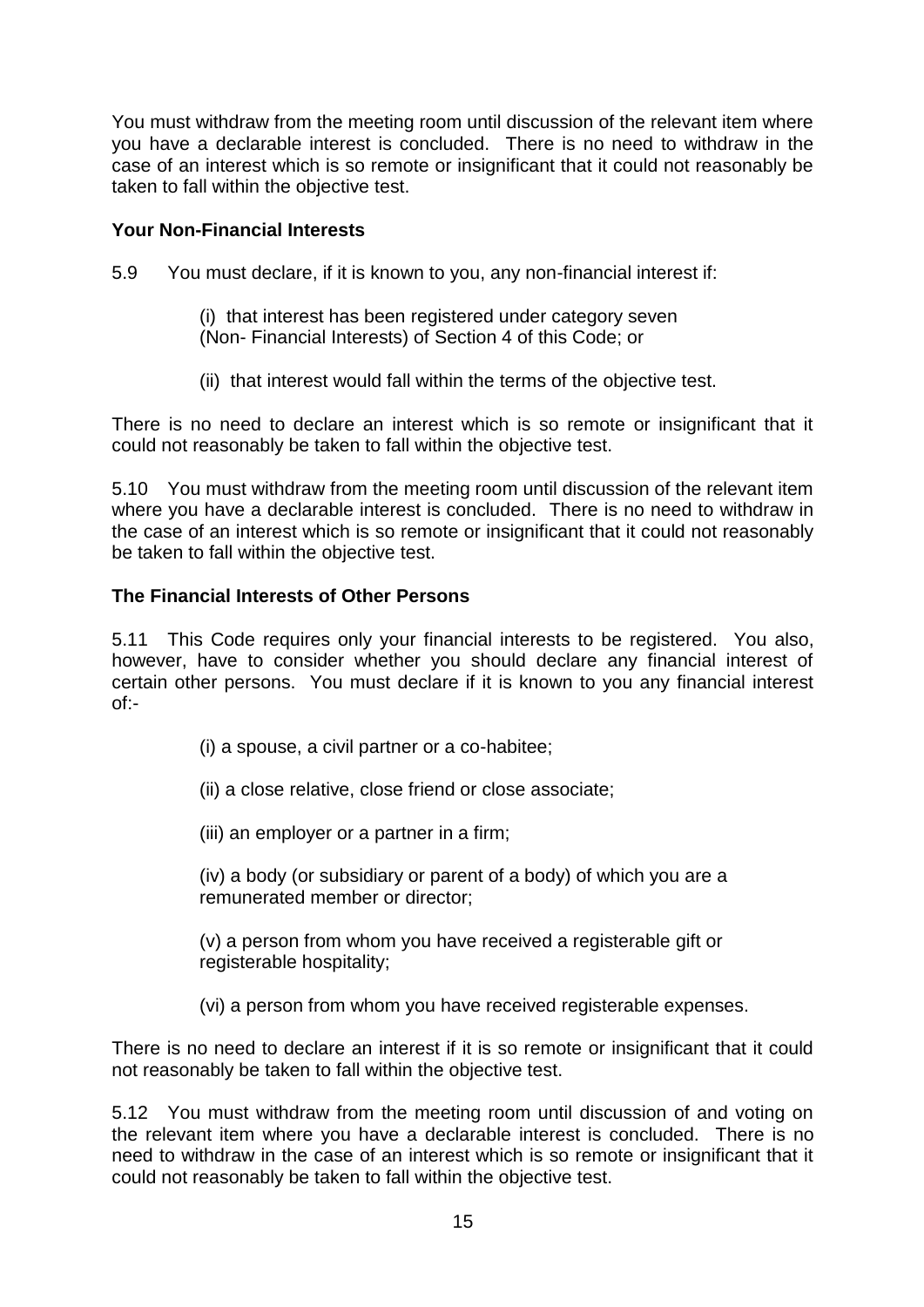5.13 This Code does not attempt the task of defining "relative" or "friend" or "associate". Not only is such a task fraught with difficulty but it is also unlikely that such definitions would reflect the intention of this part of the Code. The key principle is the need for transparency in regard to any interest which might (regardless of the precise description of relationship) be objectively regarded by a member of the public, acting reasonably, as potentially affecting your responsibilities as a Board member of Revenue Scotland and, as such, would be covered by the objective test.

## **The Non-Financial Interests of Other Persons**

5.14 You must declare if it is known to you any non-financial interest of:-

- (i) a spouse, a civil partner or a co-habitee;
- (ii) a close relative, close friend or close associate;
- (iii) an employer or a partner in a firm;

(iv) a body (or subsidiary or parent of a body) of which you are a remunerated member or director;

(v) a person from whom you have received a registerable gift or registerable hospitality;

(vi) a person from whom you have received registerable expenses.

There is no need to declare the interest if it is so remote or insignificant that it could not reasonably be taken to fall within the objective test. There is only a need to withdraw from the meeting if the interest is clear and substantial.

#### **Making a Declaration**

5.15 You must consider at the earliest stage possible whether you have an interest to declare in relation to any matter which is to be considered. You should consider whether agendas for meetings raise any issue of declaration of interest. Your declaration of interest must be made as soon as practicable at a meeting where that interest arises. If you do identify the need for a declaration of interest only when a particular matter is being discussed you must declare the interest as soon as you realise it is necessary.

5.16 The oral statement of declaration of interest should identify the item or items of business to which it relates. The statement should begin with the words "I declare an interest". The statement must be sufficiently informative to enable those at the meeting to understand the nature of your interest but need not give a detailed description of the interest.

## **Frequent Declarations of Interest**

5.17 Public confidence in Revenue Scotland would be damaged by perception that decisions taken are substantially influenced by factors other than the public interest.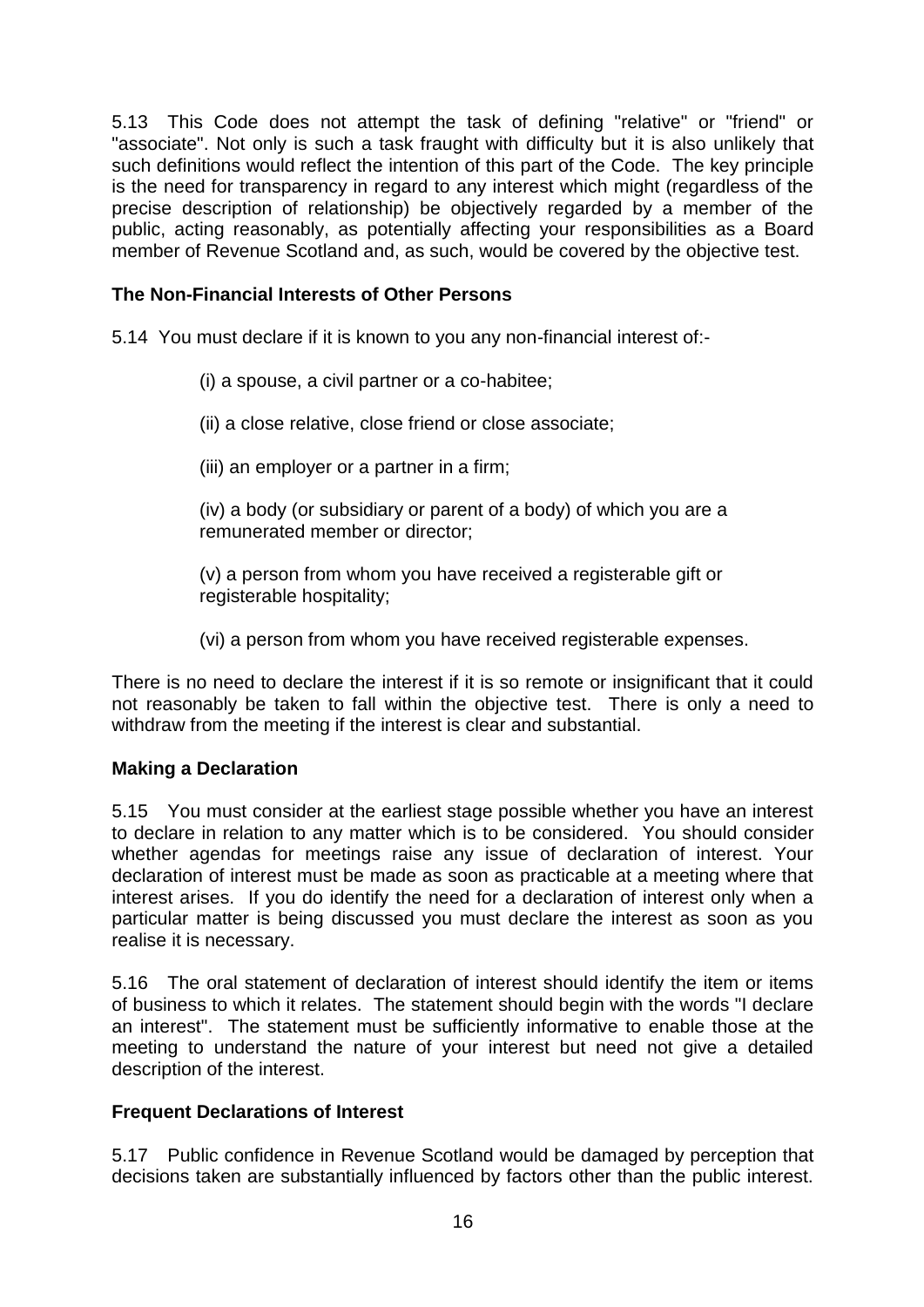If you would have to declare interests frequently at meetings in respect of your role as a Board member of Revenue Scotland you should not accept a role or appointment with that attendant consequence. If you are frequently declaring interests at meetings then you should consider whether you can carry out your role effectively and discuss with the Chair. Similarly, if any appointment or nomination to another body would give rise to objective concern because of your existing personal involvement or affiliations, you should not accept the appointment or nomination.

#### **Dispensations**

5.18 In some very limited circumstances dispensations can be granted by the Standards Commission in relation to the existence of financial and non-financial interests which would otherwise prohibit you from taking part in, and voting on, matters coming before the Board of Revenue Scotland and its committees.

5.19 Applications for dispensations will be considered by the Standards Commission and should be made as soon as possible in order to allow proper consideration of the application in advance of meetings where dispensation is sought. You should not take part in the consideration of the matter in question until the application has been granted.

## **Section 6: Lobbying and Access to Members of Revenue Scotland**

#### **Introduction**

6.1 In order for Revenue Scotland to fulfil its commitment to being open and accessible, it needs to encourage participation by organisations and individuals in the decision-making process. Clearly, however, the desire to involve the public and other interest groups in the decision-making process must take account of the need to ensure transparency and probity in the way in which Revenue Scotland conducts its business.

6.2 You will need to be able to consider evidence and arguments advanced by a wide range of organisations and individuals in order to perform your duties effectively. Some of these organisations and individuals will make their views known directly to individual Board members. The rules in this Code set out how you should conduct yourself in your contacts with those who would seek to influence you. They are designed to encourage proper interaction between Board members of Revenue Scotland and interest groups.

## **Rules and Guidance**

6.3 You must not, in relation to contact with any person or organisation who lobbies, do anything which contravenes this Code of Conduct or any other relevant rule of Revenue Scotland or any statutory provision.

6.4 You must not, in relation to contact with any person or organisation who lobbies, act in any way which could bring discredit upon Revenue Scotland.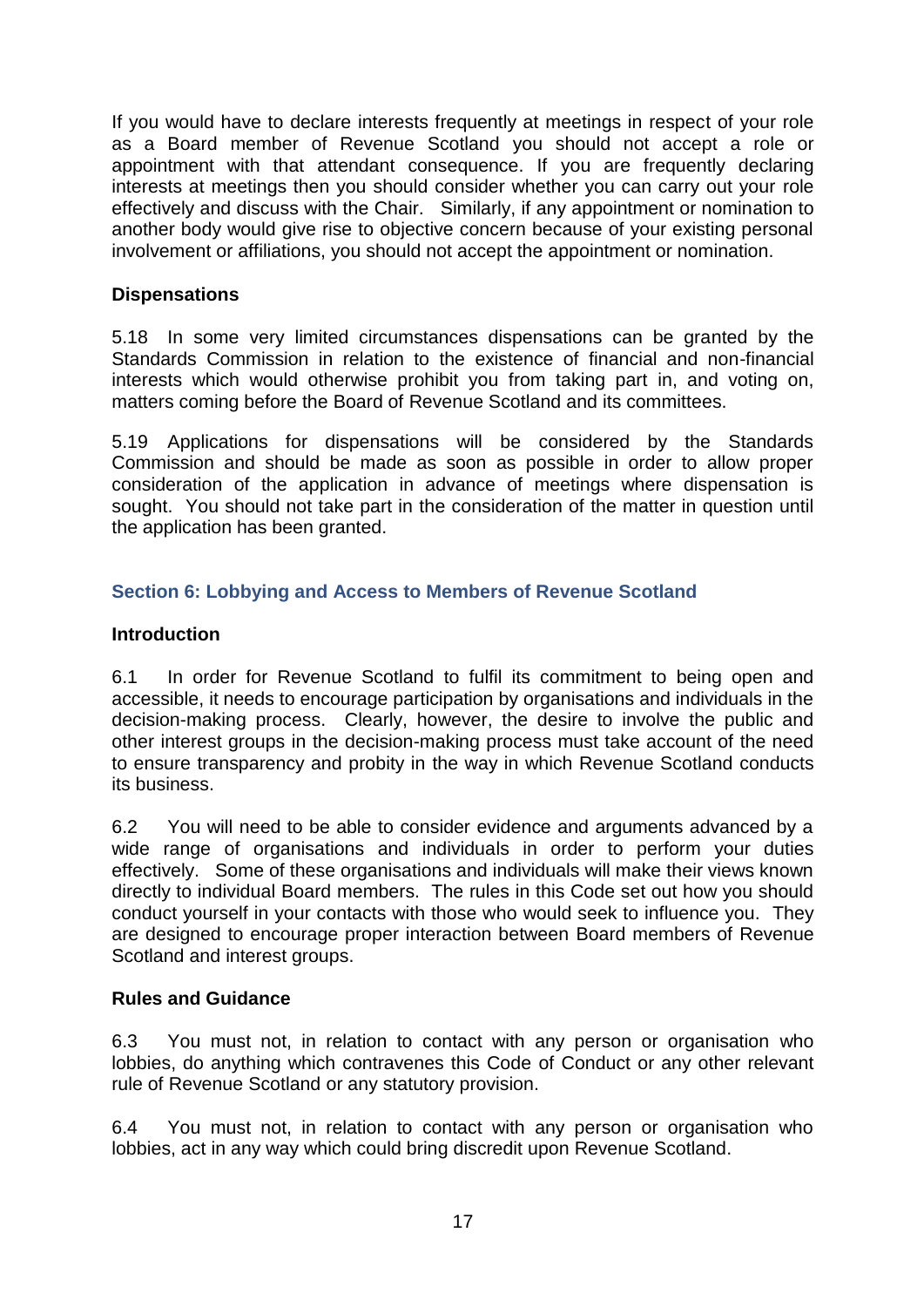6.5 The public must be assured that no person or organisation will gain better access to, or treatment by, you as a result of employing a company or individual to lobby on a fee basis on their behalf. You must not, therefore, offer or accord any preferential access or treatment to those lobbying on a fee basis on behalf of clients compared with that which you accord any other person or organisation who lobbies or approaches you. Nor should those lobbying on a fee basis on behalf of clients be given to understand that preferential access or treatment, compared to that accorded to any other person or organisation, might be forthcoming from another Board member of Revenue Scotland.

6.6 Before taking any action as a result of being lobbied, you should seek to satisfy yourself about the identity of the person or organisation that is lobbying and the motive for lobbying. You may choose to act in response to a person or organisation lobbying on a fee basis on behalf of clients but it is important that you know the basis on which you are being lobbied in order to ensure that any action taken in connection with the lobbyist complies with the standards set out in this Code of Conduct.

6.7 You should not accept any paid work:-

(a) which would involve you lobbying on behalf of any person or organisation or any clients of a person or organisation; or

(b) to provide services as a strategist, adviser or consultant, for example, advising on how to influence Revenue Scotland and its Board. This does not prohibit you from being remunerated for activity which may arise because of, or relate to, Board membership of Revenue Scotland, such as journalism or broadcasting, or involvement in representative or presentational work, such as participation in delegations, conferences or other events.

6.8 If you have concerns about the approach or methods used by any person or organisation in their contacts with you, you must seek the guidance of the Revenue Scotland Secretariat.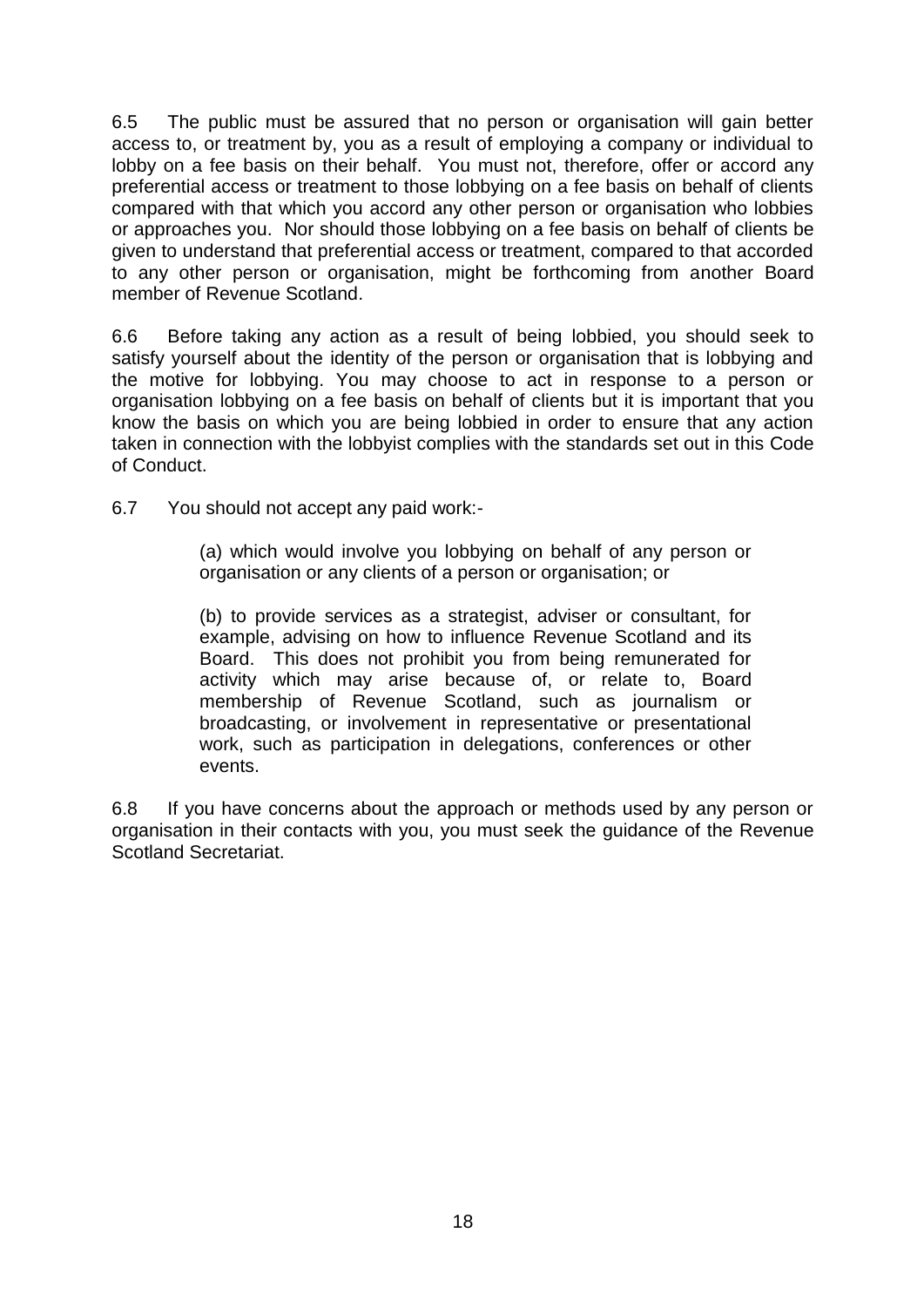#### **Annex A/1: Sanctions Available to the Standards Commission for Breach of the Code**

(a) Censure: The Commission may reprimand the Board member but otherwise take no action against them;

(b) Suspension: for a maximum period of one year, of the Board member's entitlement to attend one or more, but not all, of the following:-

(i) all meetings of the Board of Revenue Scotland;

(ii) all meetings of one or more committees of the Board of Revenue Scotland;

(iii) all meetings of any other public body on which that Board member is a representative or nominee of Revenue Scotland.

(c) Suspension: for a period not exceeding one year, of the Board member's entitlement to attend all of the meetings referred to in (b) above;

(d) Disqualification: removing the member from the Board of Revenue Scotland for a period of no more than five years.

Where a Board member has been suspended, the Standards Commission may direct that any remuneration or allowance received from membership of the Board of Revenue Scotland may be reduced, or not paid.

Where the Standards Commission disqualifies a Board member of Revenue Scotland, it may go on to direct that the Board member be removed from membership, and disqualified in respect of membership, of any other devolved public body (provided that the members' code applicable to that body is then in force) and may disqualify that person from office as the Water Industry Commissioner.

Full details of the sanctions are set out in Section 19 of the 2000 Act.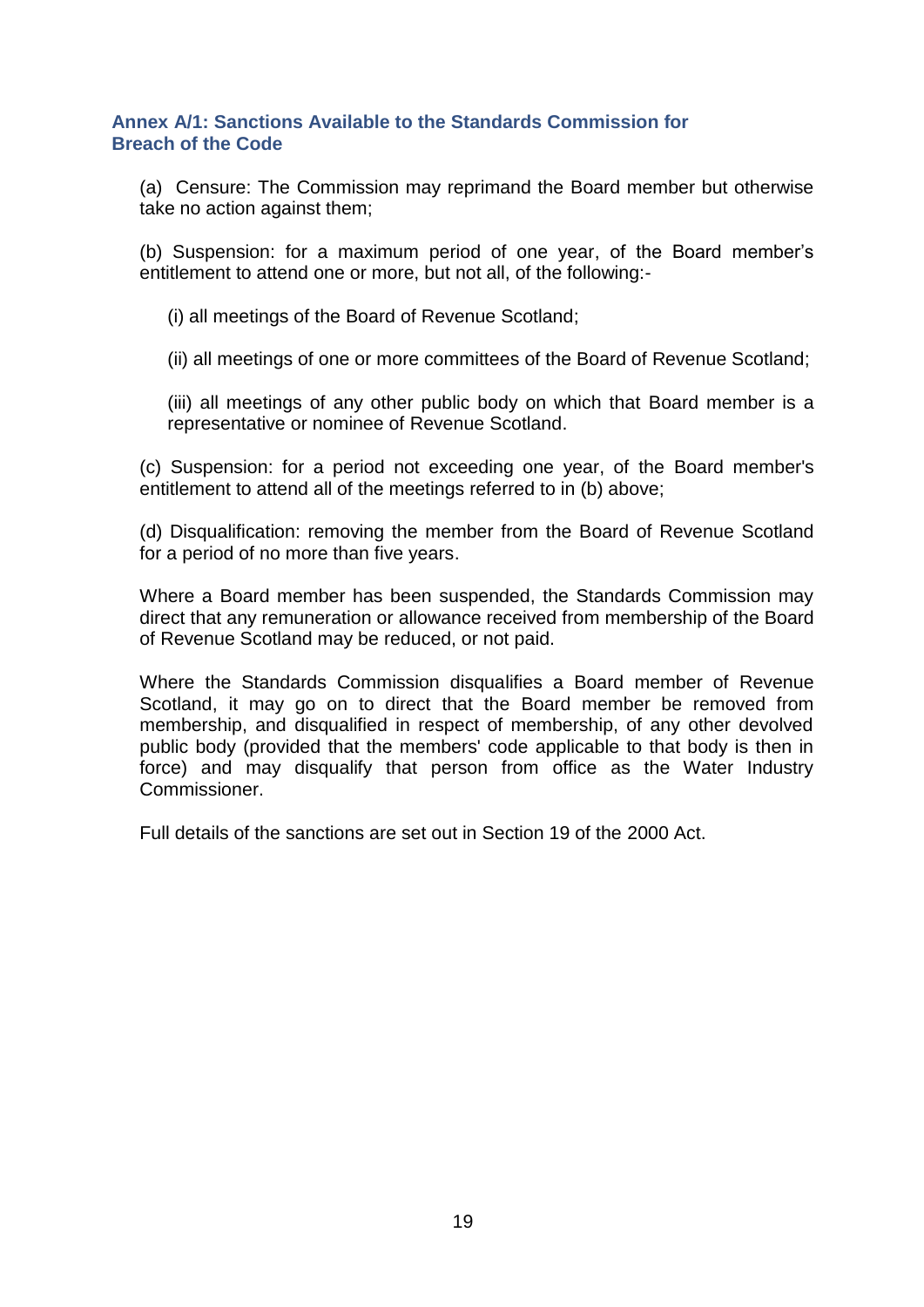#### **Annex A/2: Definitions**

**"Chair"** means the Chair of Revenue Scotland or in his or her absence his or her nominated deputy.

**"Code"** means the Code of Conduct for members of the Board of Revenue Scotland.

**"Cohabitee"** includes a person, whether of the opposite sex or not, who is living with you in a relationship similar to that of husband and wife.

**"Group of companies"** has the same meaning as "group" in section 474 (1) of the Companies Act 2006. A "group", within section 471 (1) of the Companies Act 2006, means a parent undertaking and its subsidiary undertakings.

**"Parent Undertaking"** is an undertaking in relation to another undertaking, a subsidiary undertaking, if:

(a) it holds a majority of the rights in the undertaking; or

(b) it is a member of the undertaking and has the right to appoint or remove a majority of its board of directors; or

(c) it has the right to exercise a dominant influence over the undertaking (i) by virtue of provisions contained in the undertaking's memorandum or articles or (ii) by virtue of a control contract; or

(d) it is a councillor of the undertaking and controls alone, pursuant to an agreement with other shareholders or councillors, a majority of the rights in the undertaking**.**

**"A person"** means a single individual or legal person and includes a group of companies.

**"Any person"** includes individuals, incorporated and unincorporated bodies, trade unions, charities and voluntary organisations.

"**Public body"** means a devolved public body listed in Schedule 3 to the Ethical Standards in Public Life etc. (Scotland) Act 2000, as amended.

**"Related Undertaking"** is a parent or subsidiary company of a principal undertaking of which you are also a director. You will receive remuneration for the principal undertaking although you will not receive remuneration as director of the related undertaking.

**"Remuneration"** includes any salary, wage, share of profits, fee, expenses, other monetary benefit or benefit in kind. This would include, for example, the provision of a company car or travelling expenses by an employer.